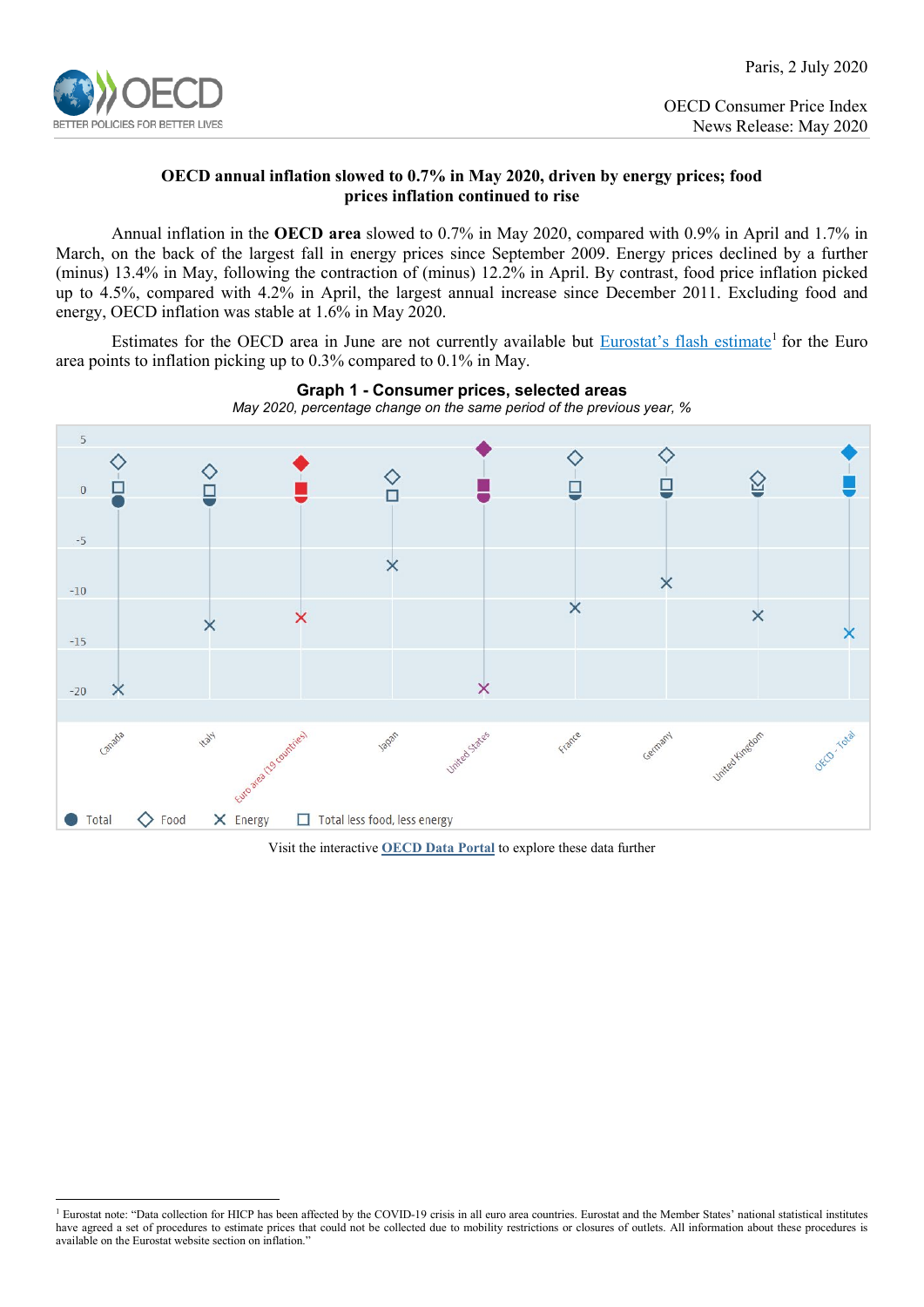

OECD Consumer Price Index News Release: May 2020

# **Graph 2 – Energy (CPI) and Food (CPI), selected areas**





Visit the interactive **[OECD Data Portal](https://data.oecd.org/chart/60X4)** to explore these data further Visit the interactive **[OECD Data Portal](https://data.oecd.org/chart/60X5)** to explore these data further

In May 2020, among major economies, only **France** saw a (marginal) pick-up in annual inflation (to 0.4%, from 0.3%) while it was stable in **Japan** (at 0.1%). Annual inflation slowed in **Canada** (to (minus) 0.4%, from (minus) 0.2% in April), **Italy** (to (minus) 0.2%, from 0.0%), **Germany** (to 0.6%, from 0.9%), the **United Kingdom** (to 0.7%, from 0.9%) and the **United States** (to 0.1%, from 0.3%).



Annual inflation in the **Euro area**, as measured by the HICP<sup>[2](#page-1-0)</sup>, also slowed (to 0.1%, from 0.3%). Excluding food and energy, annual inflation was stable at 0.9%.

Among non-OECD G20 economies, annual inflation decreased in **Argentina** (to 43.4%, from 45.6%), **China** (to 2.4%, from 3.3%), **Indonesia** (to 2.0%, from 2.7%), **Brazil** (to 1.9%, from 2.4%), **India** (to 5.1%, from 5.4), **Saudi Arabia** (to 1.1%, from 1.3%) and the **Russian Federation** (to 3.0%, from 3.1%). Annual inflation in the **G20**[3](#page-1-1) **area** as a whole also decreased to 2.1% compared with 2.4% in April. **[4](#page-1-2)**

<span id="page-1-0"></span> <sup>2</sup> HICP (Harmonised Indices of Consumer Prices) published by Eurostat.

<span id="page-1-1"></span><sup>&</sup>lt;sup>3</sup> On 11 July 2017, the Argentinian Authorities started to publish a new national CPI (December 2016 = 100) covering the whole country. This officially reported CPI-series starts in December 2016, and has now been included in the G20 aggregate, from January 2018 onwards. The inclusion of the Argentinian CPI in the G-20 aggregate entailed a clear break in the series.

<span id="page-1-2"></span><sup>&</sup>lt;sup>4</sup> Due to Covid-19 lockdown restrictions, Statistics South Africa postponed the publication of the May CPI to Wednesday 15 July 2020. As a consequence, inflation for the G20 area has been calculated excluding South Africa for May 2020 according to the methodology described in the **[methodological note on CPI for G20 area](http://www.oecd.org/sdd/prices-ppp/CPI-G20-methodology.pdf)**.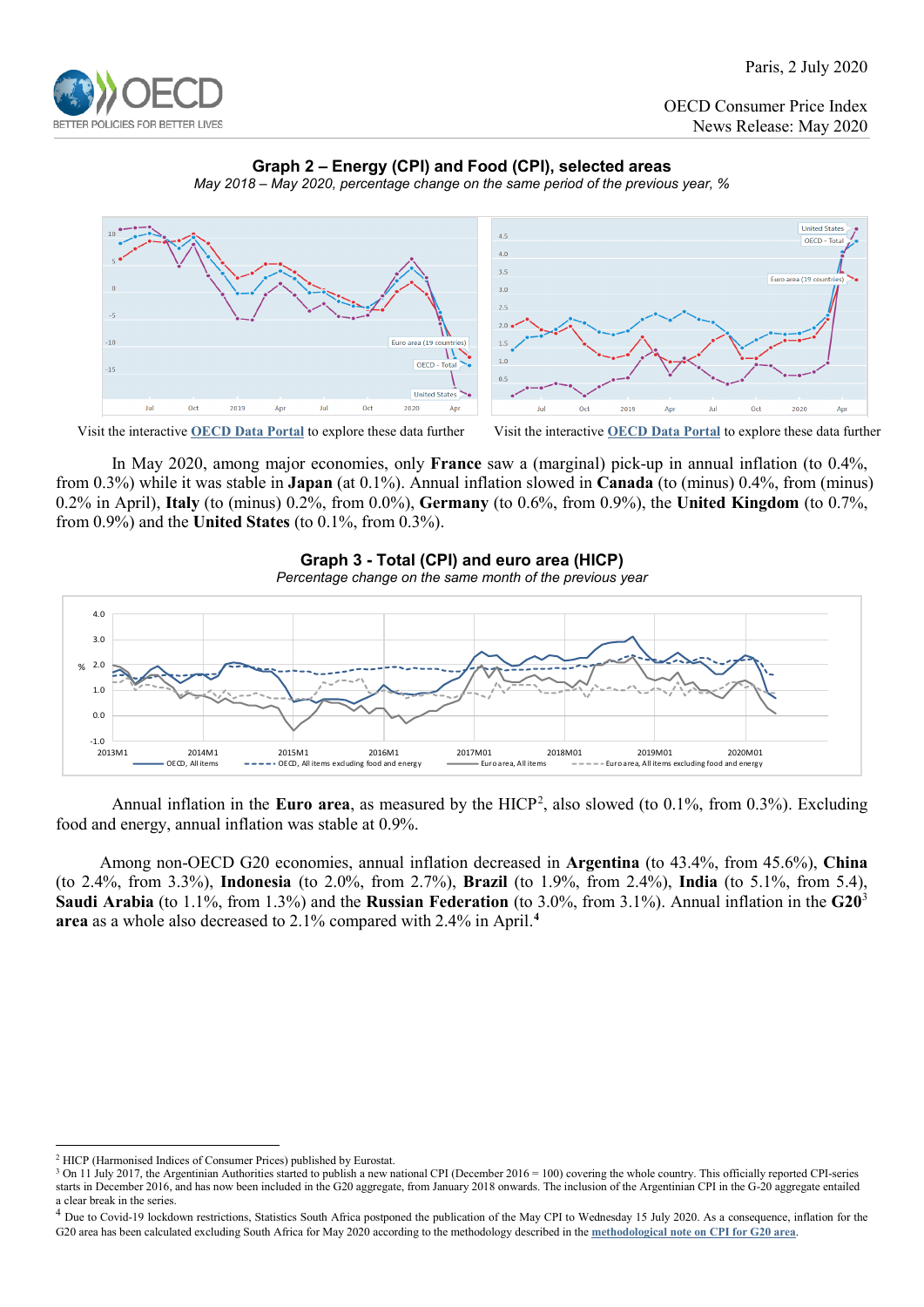

Paris, 2 July 2020

OECD Consumer Price Index News Release: May 2020

### **Table 1 - Consumer prices, All items, selected countries**

| Percentage change on the same period of the previous year |                      |        |        |        |        |        |            |        |            |            |      |      |      |        |        |
|-----------------------------------------------------------|----------------------|--------|--------|--------|--------|--------|------------|--------|------------|------------|------|------|------|--------|--------|
|                                                           | 2018                 | 2019   | 2019   |        |        |        |            |        |            | 2020       |      |      |      |        |        |
|                                                           | Average              |        | May    | Jun    | Jul    | Aug    | <b>Sep</b> | Oct    | <b>Nov</b> | <b>Dec</b> | Jan  | Feb  | Mar  | Apr    | May    |
| <b>OECD-Total</b>                                         | 2.6                  | 2.1    | 2.3    | 2.1    | 2.2    | 2.0    | 1.7        | 1.6    | 1.9        | 2.2        | 2.4  | 2.3  | 1.7  | 0.9    | 0.7    |
| G7                                                        | 2.1                  | 1.5    | 1.6    | 1.5    | 1.6    | 1.4    | 1.4        | 1.4    | 1.6        | 1.8        | 2.0  | 1.9  | 1.2  | 0.4    | 0.2    |
| Euro area (HICP)                                          | 1.8                  | 1.2    | 1.2    | 1.3    | 1.0    | 1.0    | 0.8        | 0.7    | 1.0        | 1.3        | 1.4  | 1.2  | 0.7  | 0.3    | 0.1    |
| European Union (HICP)*                                    | 1.8                  | 1.4    | 1.5    | 1.5    | 1.3    | 1.3    | 1.1        | 1.0    | 1.3        | 1.6        | 1.7  | 1.6  | 1.1  | 0.6    | 0.5    |
| Major seven countries                                     |                      |        |        |        |        |        |            |        |            |            |      |      |      |        |        |
| Canada                                                    | 2.3                  | 1.9    | 2.4    | 2.0    | 2.0    | 1.9    | 1.9        | 1.9    | 2.2        | 2.2        | 2.4  | 2.2  | 0.9  | $-0.2$ | $-0.4$ |
| <b>France</b>                                             | 1.9                  | 1.1    | 0.9    | 1.2    | 1.1    | 1.0    | 0.9        | 0.8    | 1.0        | 1.5        | 1.5  | 1.4  | 0.7  | 0.3    | 0.4    |
| Germany                                                   | 1.7                  | 1.4    | 1.4    | 1.6    | 1.7    | 1.4    | 1.2        | 1.1    | 1.1        | 1.5        | 1.7  | 1.7  | 1.4  | 0.9    | 0.6    |
| Italy                                                     | 1.1                  | 0.6    | 0.8    | 0.7    | 0.4    | 0.4    | 0.3        | 0.2    | 0.2        | 0.5        | 0.5  | 0.3  | 0.1  | 0.0    | $-0.2$ |
| Japan                                                     | 1.0                  | 0.5    | 0.7    | 0.7    | 0.5    | 0.3    | 0.2        | 0.2    | 0.5        | 0.8        | 0.7  | 0.4  | 0.4  | 0.1    | 0.1    |
| <b>United Kingdom</b>                                     | 2.3                  | 1.7    | 1.9    | 1.9    | 2.0    | 1.7    | 1.7        | 1.5    | 1.5        | 1.4        | 1.8  | 1.7  | 1.5  | 0.9    | 0.7    |
| <b>United States</b>                                      | 2.4                  | 1.8    | 1.8    | 1.6    | 1.8    | 1.7    | 1.7        | 1.8    | 2.1        | 2.3        | 2.5  | 2.3  | 1.5  | 0.3    | 0.1    |
| G20 and other non OECD G20 economies                      |                      |        |        |        |        |        |            |        |            |            |      |      |      |        |        |
| G20                                                       | 3.2                  | 3.5    | 3.7    | 3.5    | 3.3    | 3.3    | 3.1        | 3.2    | 3.7        | 4.0        | 4.0  | 3.8  | 3.2  | 2.4    | 2.1    |
| Argentina                                                 | $\ddot{\phantom{a}}$ | 53.5   | 57.3   | 55.8   | 54.4   | 54.5   | 53.5       | 50.5   | 52.1       | 53.8       | 52.9 | 50.3 | 48.4 | 45.6   | 43.4   |
| <b>Brazil</b>                                             | 3.7                  | 3.7    | 4.7    | 3.4    | 3.2    | 3.4    | 2.9        | 2.5    | 3.3        | 4.3        | 4.2  | 4.0  | 3.3  | 2.4    | 1.9    |
| China                                                     | 2.1                  | 2.9    | 2.7    | 2.7    | 2.8    | 2.8    | 3.0        | 3.8    | 4.5        | 4.5        | 5.4  | 5.2  | 4.3  | 3.3    | 2.4    |
| India                                                     | 4.9                  | 7.7    | 8.7    | 8.6    | 6.0    | 6.3    | 7.0        | 7.6    | 8.6        | 9.6        | 7.5  | 6.8  | 5.5  | 5.4    | 5.1    |
| Indonesia                                                 | 3.2                  | 3.0    | 3.3    | 3.3    | 3.3    | 3.5    | 3.4        | 3.1    | 3.0        | 2.7        | 2.7  | 3.1  | 3.0  | 2.7    | 2.0    |
| <b>Russian Federation</b>                                 | 2.9                  | 4.5    | 5.1    | 4.7    | 4.6    | 4.3    | 4.0        | 3.8    | 3.5        | 3.0        | 2.4  | 2.3  | 2.5  | 3.1    | 3.0    |
| Saudi Arabia                                              | 2.5                  | $-2.1$ | $-2.6$ | $-2.6$ | $-2.2$ | $-1.9$ | $-1.4$     | $-0.9$ | $-0.8$     | $-0.2$     | 0.7  | 1.2  | 1.5  | 1.3    | 1.1    |
| <b>South Africa</b>                                       | 4.5                  | 4.1    | 4.4    | 4.5    | 4.0    | 4.3    | 4.1        | 3.7    | 3.6        | 4.0        | 4.4  | 4.5  | 4.1  | 2.9    |        |

#### **Table 2 - Consumer prices, All items excluding food and energy, selected countries**

*Percentage change on the same period of the previous year*

|                        | 2018    | 2019 | 2019 |     |     |     |            |     |            | 2020       |     |     |     |     |     |
|------------------------|---------|------|------|-----|-----|-----|------------|-----|------------|------------|-----|-----|-----|-----|-----|
|                        | Average |      | May  | Jun | Jul | Aug | <b>Sep</b> | Oct | <b>Nov</b> | <b>Dec</b> | Jan | Feb | Mar | Apr | May |
| <b>OECD-Total</b>      | 2.1     | 2.2  | 2.1  | 2.2 | 2.3 | 2.3 | 2.1        | 2.1 | 2.2        | 2.2        | 2.2 | 2.2 | 2.1 | 1.6 | 1.6 |
| G7                     | 1.7     | 1.7  | 1.6  | 1.7 | 1.8 | 1.8 | 1.8        | 1.8 | 1.8        | 1.8        | 1.8 | 1.9 | 1.7 | 1.2 | 1.1 |
| Euro area (HICP)       | 1.0     | 1.0  | 0.8  | 1.1 | 0.9 | 0.9 | 1.0        | 1.1 | 1.3        | 1.3        | 1.1 | 1.2 | 1.0 | 0.9 | 0.9 |
| European Union (HICP)* | 1.0     | 1.2  | 1.0  | 1.2 | 1.0 | 1.1 | 1.2        | 1.3 | 1.5        | 1.5        | 1.3 | 1.5 | 1.3 | 1.1 | 1.2 |
| Major seven countries  |         |      |      |     |     |     |            |     |            |            |     |     |     |     |     |
| Canada                 | 2.0     | 2.3  | 2.6  | 2.6 | 2.4 | 2.5 | 2.4        | 2.2 | 2.1        | 1.9        | 1.8 | 1.9 | 1.9 | 1.6 | 1.0 |
| France                 | 1.0     | 0.7  | 0.4  | 0.8 | 0.7 | 0.6 | 0.8        | 0.8 | 1.0        | 1.2        | 1.1 | 1.4 | 1.0 | 0.7 | 1.1 |
| Germany                | 1.3     | 1.5  | 1.2  | 1.6 | 1.6 | 1.4 | 1.6        | 1.6 | 1.6        | 1.7        | 1.4 | 1.5 | 1.5 | 1.2 | 1.3 |
| Italy                  | 0.6     | 0.6  | 0.5  | 0.6 | 0.6 | 0.6 | 0.6        | 0.7 | 0.7        | 0.8        | 0.8 | 0.7 | 0.6 | 0.5 | 0.7 |
| Japan                  | 0.2     | 0.5  | 0.5  | 0.4 | 0.5 | 0.3 | 0.3        | 0.5 | 0.7        | 0.7        | 0.7 | 0.5 | 0.5 | 0.1 | 0.2 |
| <b>United Kingdom</b>  | 1.9     | 1.7  | 1.7  | 1.7 | 1.9 | 1.5 | 1.6        | 1.7 | 1.7        | 1.4        | 1.6 | 1.7 | 1.6 | 1.5 | 1.3 |
| <b>United States</b>   | 2.1     | 2.2  | 2.0  | 2.1 | 2.2 | 2.4 | 2.4        | 2.3 | 2.3        | 2.3        | 2.3 | 2.4 | 2.1 | 1.4 | 1.2 |

*\*The present publication presents time series, which extend beyond the date of the United Kingdom's withdrawal from the European Union on 1 February 2020. In order to maintain consistency over time, the "European Union" aggregate presented here excludes the UK for the entire time series. Interested readers may refer to the [Eurostat website](https://ec.europa.eu/eurostat/help/faq/brexit) for further information on Eurostat's plans for disseminating EU aggregates and to the [Eurostat database](https://ec.europa.eu/eurostat/data/database) for the actual series.*